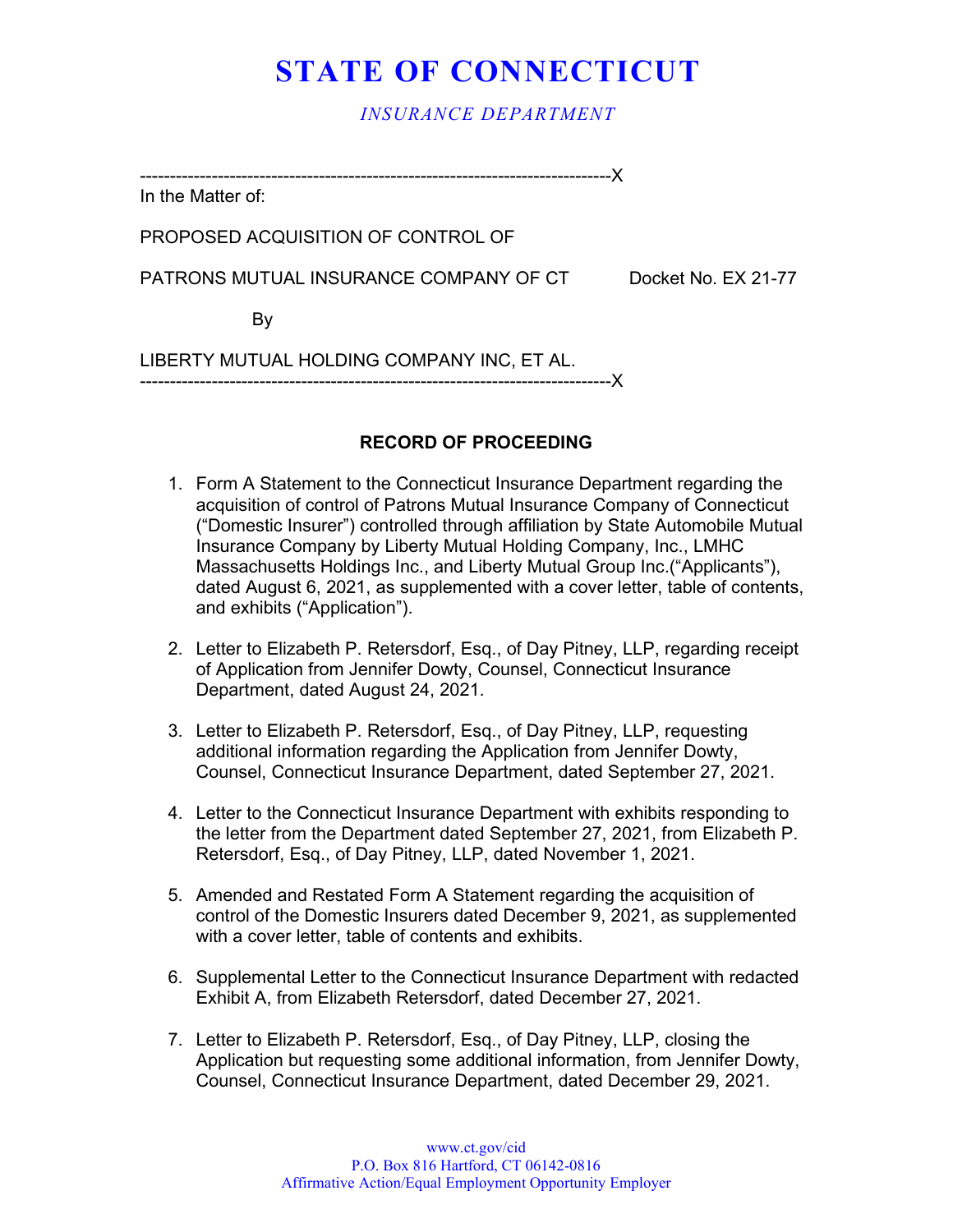- 8. Letter to Elizabeth P. Retersdorf, Esq., of Day Pitney, LLP, regarding scheduling of Public Hearing from Jennifer Dowty, Counsel, Connecticut Insurance Department, dated December 29, 2021.
- 9. Notice of Public Hearing scheduled for January 27, 2022, and ordered by Andrew N. Mais, Commissioner, Connecticut Insurance Department, dated December 29, 2021.
- 10. Order by Andrew N. Mais, Commissioner, Connecticut Insurance Department, naming Ralph Chin as hearing officer, dated December 29, 2021, as certified for delivery by Jennifer M. Dowty, Esq., Commissioner of the Connecticut Superior Court on December 29, 2021.
- 11. Notice from Connecticut State Agency Public Meeting Calendar of posting of Public Hearing to Jennifer Dowty, Connecticut Insurance Department, dated January 10, 2022.
- 12. Notice of Appearance from Elizabeth P. Retersdorf, Esq., of Day Pitney, LLP, dated January 11, 2022.
- 13. Letter to the Connecticut Insurance Department with exhibits updating the Amended and Restated Application, from Elizabeth P. Retersdorf, Esq., of Day Pitney, LLP, dated January 14, 2022.
- 14. Notice of Appearance from Michael Menapace, Esq. of Wiggins and Dana, LLP, dated January 20, 2022.
- 15. Notice of Appearance from Elena Coyle, Esq. of Sadden, Arps, Slate, Meagher & Flom LLP dated January 24, 2022, with Pro Hac Vice Order, dated January 21, 2022.
- 16. Letter to the Connecticut Insurance Department updating the Amended and Restated Application, from Elizabeth P. Retersdorf, Esq., of Day Pitney, LLP, dated January 21, 2022.
- 17. Letter to the Connecticut Insurance Department with exhibits updating the Amended and Restated Application, from Elizabeth P. Retersdorf, Esq., of Day Pitney, LLP, dated January 26, 2022.
- 18. Pre-filed written testimony of Richard P. Quinlan for the Applicants, filed on January 26, 2022.
- 19. Pre-filed written testimony of Nik Vasilakos for the Applicants, filed on January 26, 2022.